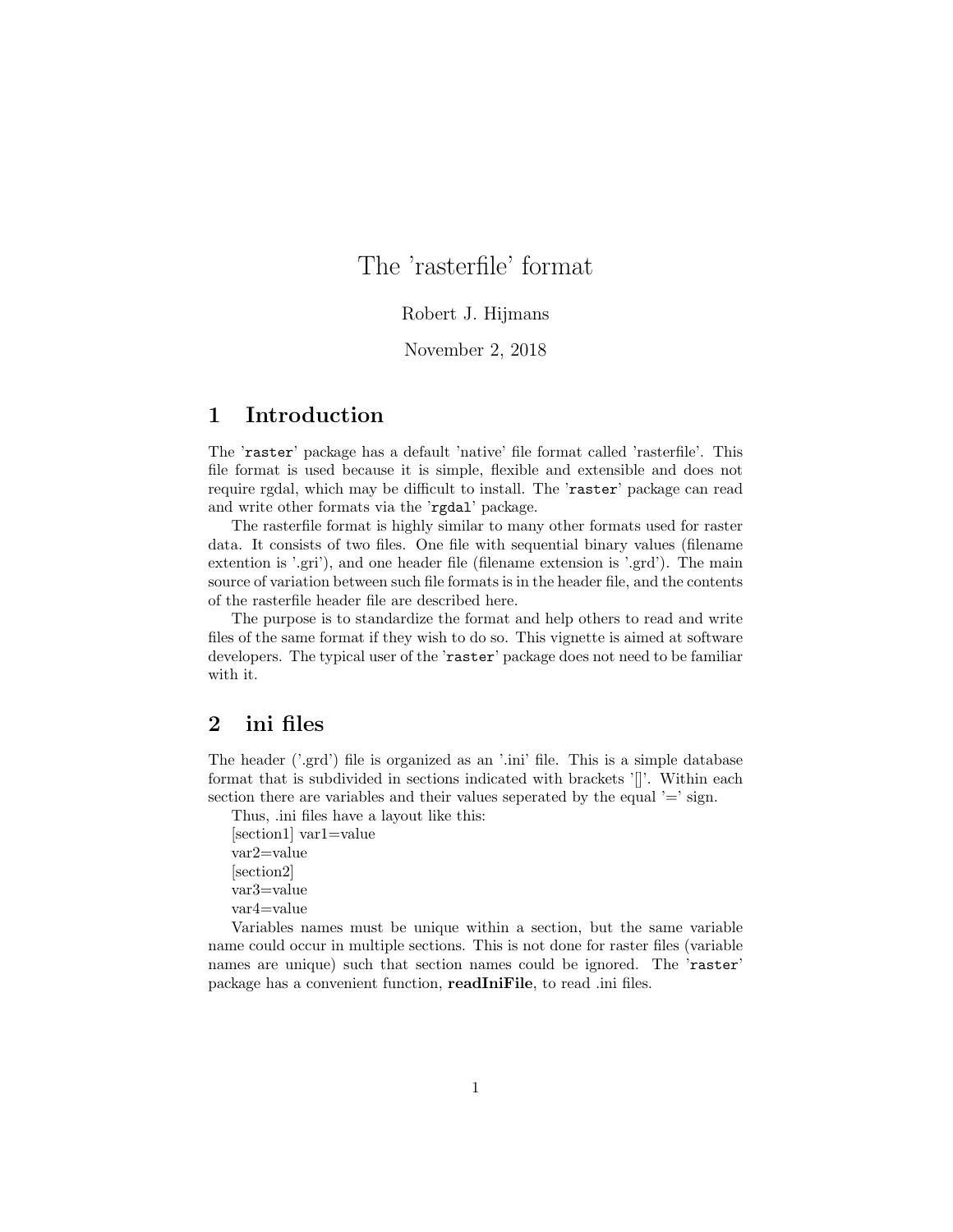# 3 Sections

The rasterfile ini format has four sections (general, georeference, data, legend, description) that are discussed below

### 3.1 general

This section has two variables, 'creator' and 'created'. For example: [general] creator=R package 'raster' created= 2010-03-13 17:26:34 These are metadata that are useful but not strictly required.

## 3.2 georeference

This section has the number of rows (nrows) and columns (ncols), and describes the spatial extent (bounding box) with four variables (xmin, xmax, ymin, ymax), and the coordinate reference system (projection). These variables are obviously required.

The number of rows and columns are integers  $\geq$  1. The extent variables are numeric with  $xmin < xmax$  and  $ymin < ymax$ . The coordinates refer to the extremes of the outer cells (not to the centers of these cells).

Resolution (cell size) is not specified (it should be derived value from the extent and the number of columns and rows).

The coordinate reference system is specified with the variable 'projection'. Its value should be a string with the PROJ4 syntax. This value can be missing, but that is not recommended!

```
[georeference]
nrows=100
ncols=100
xmin=-180
ymin=-90
xmax=180ymax=90
projection=+proj=longlat +datum=WGS84
```
### 3.3 data

This subsection has information about the file type as well as the cell values. Here is an example

```
[data]
datatype=FLT4S
nodatavalue=-3.4e+38
byteorder=little
nbands=3
bandorder=BIL
```